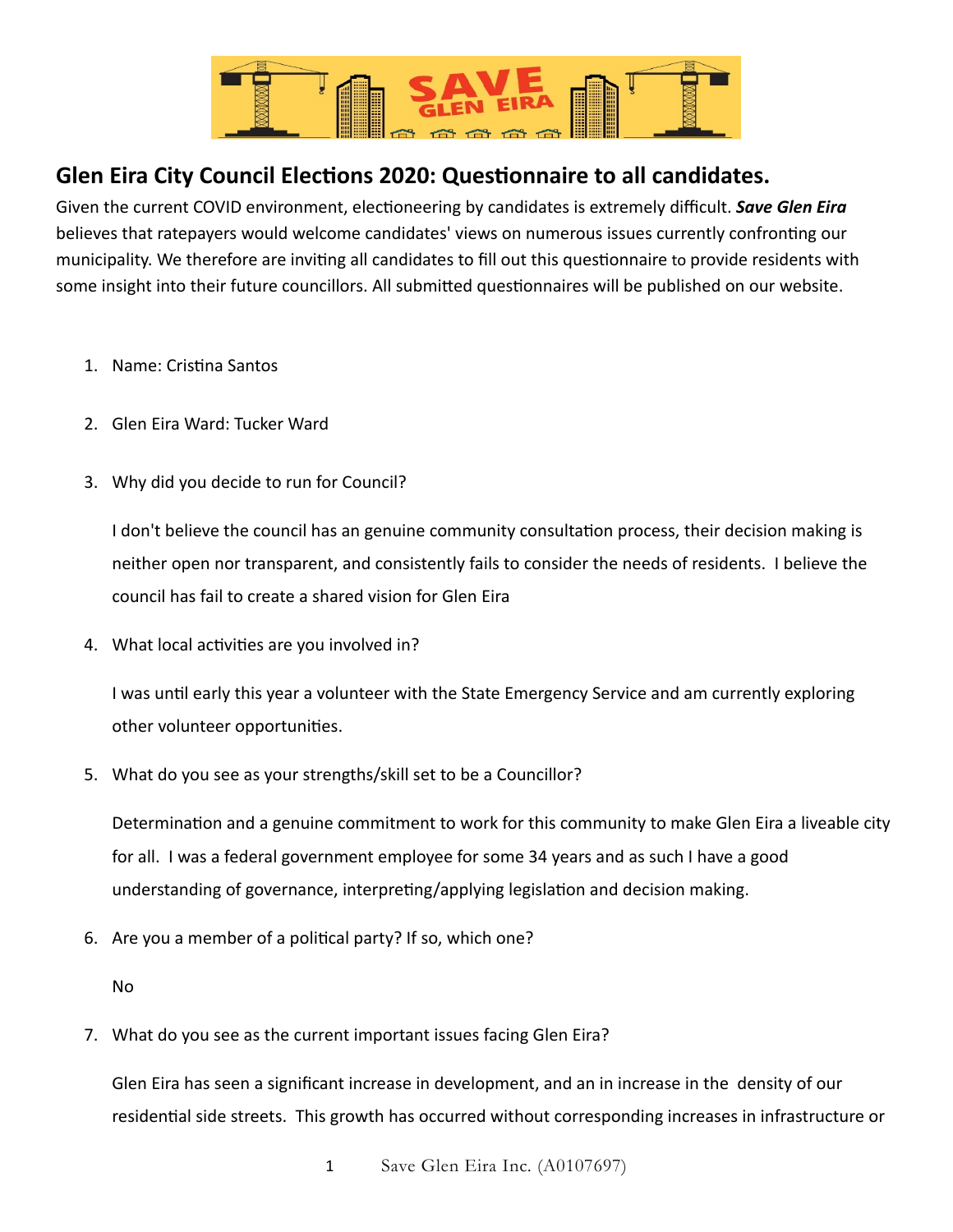

amenities to support it. We need to slow development down to allow infrastructure to catch up. We need the amenities, schools, parks, playgrounds and so on to support a growing population and higher density living.

8. How would you evaluate and take into consideration residents' views on topical issues?

The process of considering residents views begins with a genuine consultation process, where residents are actually given the opportunity to put options forward. Not everyone is always going to be happy with council decisions but I believe people are generally more likely accept that decision if they believe they were heard and their views given due consideration. I also believe that councillors need to be held accountable for their decisions and should be required to provide reasons for reaching the conclusions they did and which articulates the weight they gave to all options.

9. Would you support and lobby for mandatory formal oversight committees with community representatives to help ensure greater accountability of council actions?

Yes

10. Would you support the banning of political donations from developers, as in NSW?

Yes - very strongly

- 11. Our planning provisions require Councils to balance important and often competing issues How would you prioritise the following issues? (Rank: High/Medium/Low)
	- Priori5se purchase of new open space in areas of lesser open space. **HIGH**
	- **Protection of residential amenity. HIGH**
	- Economic activity through construction and development. LOW
	- Heritage conservation **Figure 2018 HIGH** But heritage conservation is not just about one house, it's also about those house around it, which may not be of heritage significance but which provide character to the one that is. There is no point in listing one house and then allowing high rise development around it.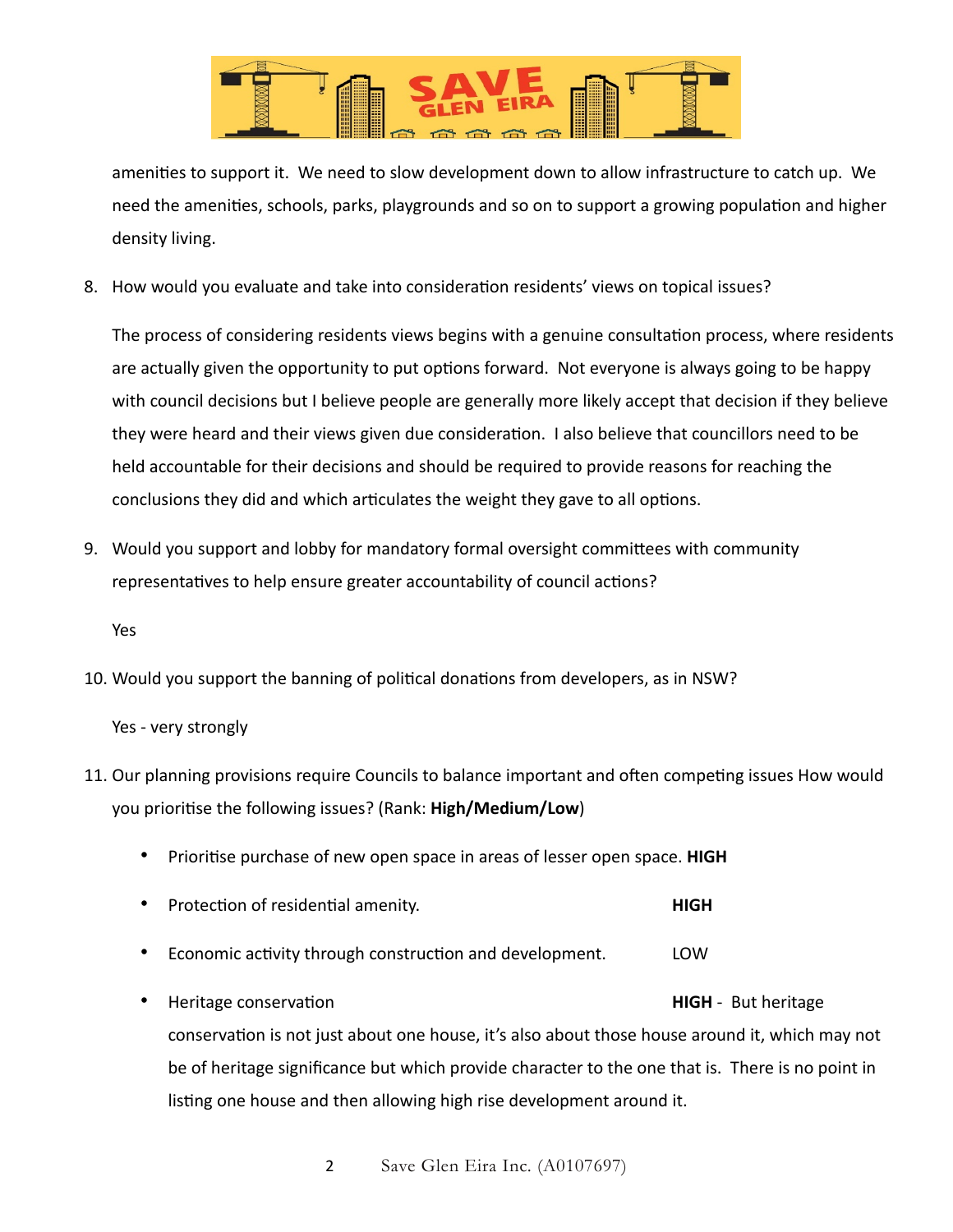

**Housing affordability and social justice. HIGH** 

- Medium rise infill in low rise streets abutting low rise residences. I am not really sure what this means but to be clear I am completely opposed to further medium or high rise development of our residential streets. I am also opposed to the increasing density of those streets with low rise development. There are many examples of two storey apartment buildings going up in small side streets where there used to be one residential home. This continuous over development and densification of our residential streets this needs to stop.
- Protecting communities, small local businesses & shopping strips. HIGH

| $\bullet$ | Sustainable initiatives                        | HIGH       |
|-----------|------------------------------------------------|------------|
| $\bullet$ | Protecting fauna corridors and biodiversity    | HIGH       |
| $\bullet$ | High-rise development in Activity Centres.     | <b>LOW</b> |
|           | Increasing the tree canopy                     | HIGH.      |
| $\bullet$ | Support for council initiative cultural events | MFD        |

- Inclusion of affordable/social housing in new developments. Affordable and social housing are a high priority for me. However, as I have previously stated I don't believe Glen Eira can continue to support new development. Our current rate of growth without corresponding growth in infrastructure and ammenities will bring about its own social and health problems.
- Support for new bike or pedestrian paths through Glen Eira. **HIGH.**
- Support for Council initiatives to reduce carbon footprint (Council & Residential)

## **HIGH** STATE STATE STATE STATE STATE STATE STATE STATE STATE STATE STATE STATE STATE STATE STATE STATE STATE STA

- Support for creation of deliberative community panels for all major projects/budgets **HIGH HIGH**
- 12. Is the current residential development adequately making provision for affordable housing?

NO

3 Save Glen Eira Inc. (A0107697)